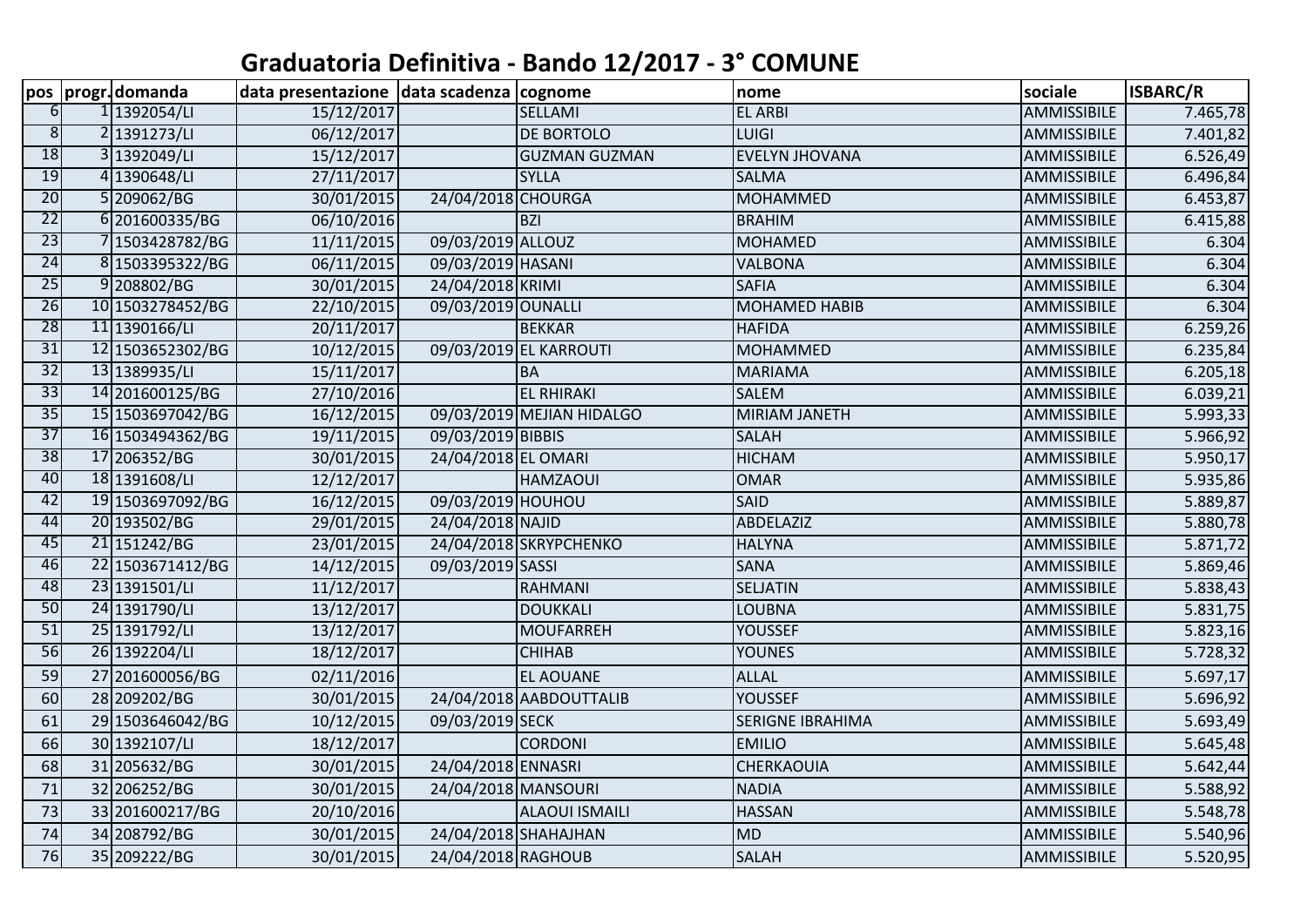| 78  | 36 155852/BG     | 23/01/2015 | 24/04/2018 ELEZI    |                             | <b>AJDIN</b>        | <b>AMMISSIBILE</b> | 5.505,80 |
|-----|------------------|------------|---------------------|-----------------------------|---------------------|--------------------|----------|
| 81  | 37 1392301/LI    | 19/12/2017 |                     | <b>AIT OUBBA</b>            | <b>ITTOU</b>        | AMMISSIBILE        | 5.473,38 |
| 82  | 38 209102/BG     | 30/01/2015 | 09/03/2019 PALOMBA  |                             | <b>ROSA ANNA</b>    | AMMISSIBILE        | 5.473,38 |
| 83  | 39 1503697102/BG | 16/12/2015 | 09/03/2019 STABILE  |                             | <b>NATASHA ANNE</b> | AMMISSIBILE        | 5.473,17 |
| 84  | 40 179862/BG     | 27/01/2015 | 24/04/2018 BELKAMRI |                             | ABDELAAZIZ          | AMMISSIBILE        | 5.468,38 |
| 87  | 41 1391557/LI    | 12/12/2017 |                     | <b>CATTANEO</b>             | ANGELO ROMANO       | AMMISSIBILE        | 5.436,88 |
| 88  | 42 1392545/LI    | 21/12/2017 |                     | <b>MEDOLAGO</b>             | <b>RENATA</b>       | AMMISSIBILE        | 5.436,88 |
| 90  | 43 201600315/BG  | 07/10/2016 |                     | <b>DERKAOUI</b>             | ABDERRAHIM          | AMMISSIBILE        | 5.429,73 |
| 92  | 44 208812/BG     | 30/01/2015 | 24/04/2018 CASANOVA |                             | <b>KEVIN</b>        | AMMISSIBILE        | 5.410,80 |
| 93  | 45 155682/BG     | 23/01/2015 | 24/04/2018 SAHIH    |                             | CHERKAOUI           | AMMISSIBILE        | 5.404,85 |
| 95  | 46 1503645042/BG | 10/12/2015 | 09/03/2019 JAOUHARI |                             | <b>EL HABIB</b>     | AMMISSIBILE        | 5.365,51 |
| 97  | 47 1503696982/BG | 16/12/2015 |                     | 09/03/2019 AGUILAR ORELLANA | <b>RUBEN LUIS</b>   | AMMISSIBILE        | 5.359,07 |
| 100 | 48 204352/BG     | 30/01/2015 | 24/04/2018 DAHRAOUI |                             | <b>EL HASSAN</b>    | AMMISSIBILE        | 5.336    |
| 104 | 49 1392102/LI    | 18/12/2017 |                     | <b>MARTINELLI</b>           | <b>SILVERIO</b>     | AMMISSIBILE        | 5.284,39 |
| 109 | 50 1392042/LI    | 15/12/2017 |                     | <b>DONISETTI</b>            | <b>MONICA</b>       | AMMISSIBILE        | 5.248,52 |
| 111 | 51 1391462/LI    | 11/12/2017 |                     | <b>QUEZADA</b>              | <b>AYALIBI</b>      | AMMISSIBILE        | 5.241,31 |
| 117 | 52 1503697012/BG | 16/12/2015 | 09/03/2019 TETIALY  |                             | SAHOUA SOLANGE      | AMMISSIBILE        | 5.206,15 |
| 118 | 53 201600068/BG  | 02/11/2016 |                     | <b>CIMARI</b>               | <b>SABAHETE</b>     | AMMISSIBILE        | 5.199,05 |
| 119 | 54 208882/BG     | 30/01/2015 |                     | 24/04/2018 OULAHIANE        | <b>MOHAMED</b>      | AMMISSIBILE        | 5.188,39 |
| 121 | 55 209122/BG     | 30/01/2015 | 24/04/2018 SEKTAOUI |                             | <b>MHAMMED</b>      | AMMISSIBILE        | 5.177,17 |
| 123 | 56 1391794/LI    | 13/12/2017 |                     | <b>LUPO</b>                 | MARIO               | AMMISSIBILE        | 5.176,13 |
| 128 | 57 201600188/BG  | 25/10/2016 |                     | YASSIR                      | <b>RACHID</b>       | AMMISSIBILE        | 5.143,81 |
| 133 | 58 1392053/LI    | 15/12/2017 |                     | <b>FRESCHI</b>              | <b>UBALDO</b>       | AMMISSIBILE        | 5.123,98 |
| 141 | 59 206002/BG     | 30/01/2015 | 24/04/2018 BOUHDI   |                             | <b>KHALID</b>       | AMMISSIBILE        | 5.081,97 |
| 144 | 60 209232/BG     | 30/01/2015 |                     | 24/04/2018 MOUTASSIM        | <b>MANAL</b>        | AMMISSIBILE        | 5.077,04 |
| 145 | 61 201600200/BG  | 21/10/2016 |                     | <b>MANENTI</b>              | <b>ORAZIO</b>       | AMMISSIBILE        | 5.072,08 |
| 146 | 62 201600153/BG  | 26/10/2016 |                     | <b>DIALLO</b>               | <b>DIEYNABA</b>     | AMMISSIBILE        | 5.072    |
| 149 | 63 201600313/BG  | 10/10/2016 |                     | LAGROTTERIA                 | <b>LINA</b>         | AMMISSIBILE        | 5.059,63 |
| 152 | 64 1391981/LI    | 15/12/2017 |                     | <b>EL ADLAOUI</b>           | <b>ILHAM</b>        | AMMISSIBILE        | 5.025,97 |
| 153 | 65 205362/BG     | 30/01/2015 | 24/04/2018 FALHANI  |                             | <b>SAIDA</b>        | <b>AMMISSIBILE</b> | 5.011,70 |
| 155 | 66 201600007/BG  | 04/11/2016 |                     | <b>DIOP</b>                 | <b>INSA</b>         | AMMISSIBILE        | 4.995,94 |
| 156 | 67 201600012/BG  | 04/11/2016 |                     | <b>DAHA</b>                 | <b>MOHAND</b>       | AMMISSIBILE        | 4.995,34 |
| 158 | 68 1392282/LI    | 19/12/2017 |                     | <b>BAMBORE</b>              | SOULEYMANE          | AMMISSIBILE        | 4.993,60 |
| 161 | 69 1391755/LI    | 13/12/2017 |                     | <b>GIANCOTTI</b>            | <b>ROSALINA</b>     | AMMISSIBILE        | 4.993,60 |
| 163 | 70 116452/BG     | 19/01/2015 | 24/04/2018 MARCELLI |                             | <b>MICHELE</b>      | AMMISSIBILE        | 4.993,60 |
| 164 | 71 1503681832/BG | 15/12/2015 | 09/03/2019 MINA     |                             | <b>EL KBIRA</b>     | AMMISSIBILE        | 4.993,60 |
| 165 | 72 1503332662/BG | 29/10/2015 | 09/03/2019 MUNDT    |                             | MANFRED             | AMMISSIBILE        | 4.993,60 |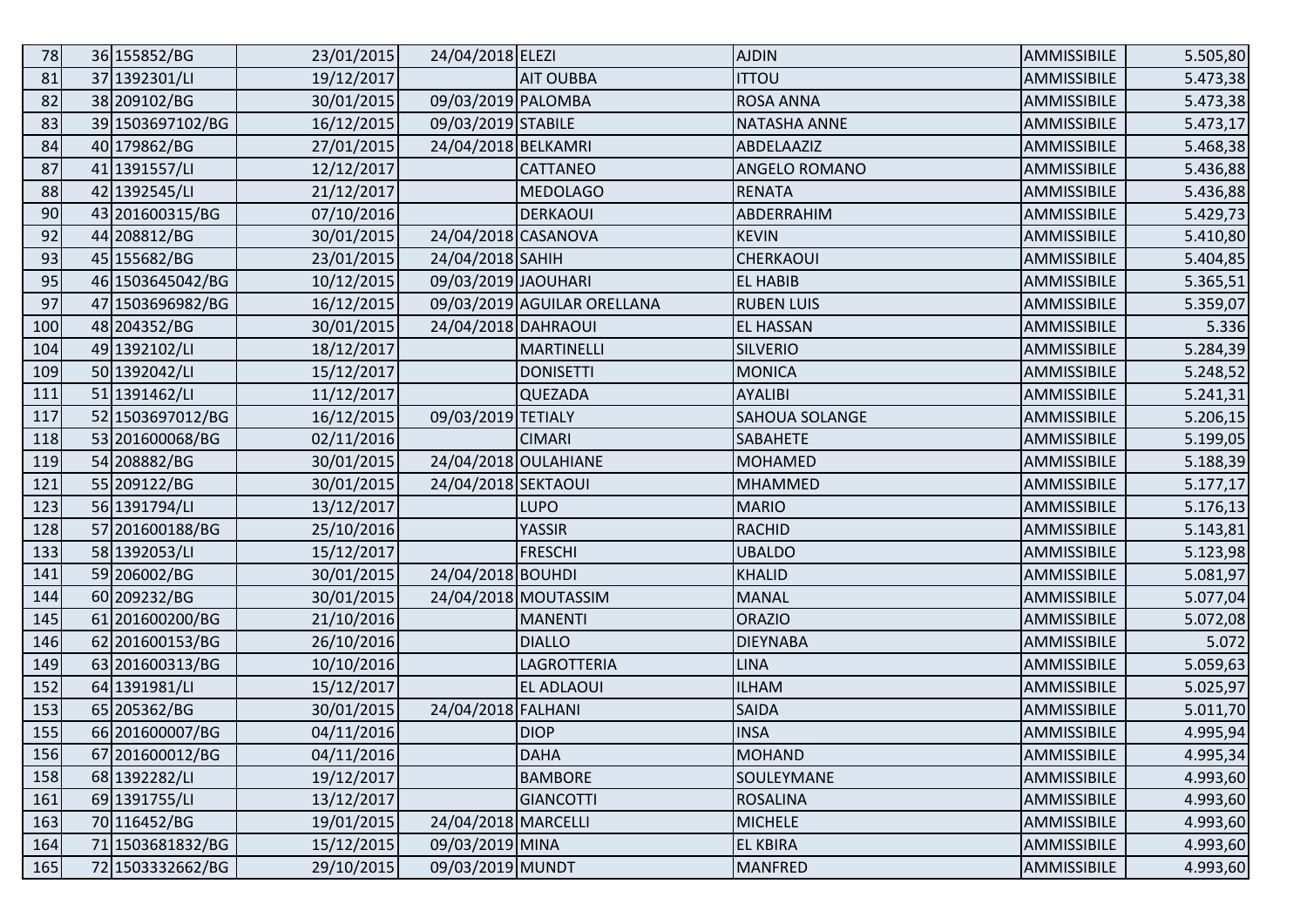| 166 | 73 209012/BG      | 30/01/2015 | 24/04/2018 YAGHNI    |                               | <b>WIDAD</b>         | AMMISSIBILE | 4.989,74 |
|-----|-------------------|------------|----------------------|-------------------------------|----------------------|-------------|----------|
| 169 | 74 1391543/LI     | 12/12/2017 |                      | <b>EL MAKHFI</b>              | <b>ZAHRA</b>         | AMMISSIBILE | 4.986,97 |
| 171 | 75 119702/BG      | 19/01/2015 | 20/03/2020 FAVARO    |                               | SANDRO               | AMMISSIBILE | 4.980,62 |
| 173 | 76 76542/BG       | 14/01/2015 | 24/04/2018 POGLIO    |                               | ALESSANDRO           | AMMISSIBILE | 4.973,77 |
| 174 | 77 204162/BG      | 30/01/2015 | 24/04/2018 DAHRAOUI  |                               | <b>OMAR</b>          | AMMISSIBILE | 4.960,95 |
| 175 | 78 201600131/BG   | 28/10/2016 |                      | <b>MOUHIB</b>                 | <b>HADDA</b>         | AMMISSIBILE | 4.951,88 |
| 176 | 79 209282/BG      | 30/01/2015 | 24/04/2018 PEDRINI   |                               | <b>STEFANIA</b>      | AMMISSIBILE | 4.951,88 |
| 177 | 80 66202/BG       | 13/01/2015 | 24/04/2018 LAAOUATNI |                               | <b>KHALID</b>        | AMMISSIBILE | 4.951,40 |
| 180 | 81 147092/BG      | 22/01/2015 | 24/04/2018 TUFAIL    |                               | MUHAMMAD SAJID       | AMMISSIBILE | 4.942,24 |
| 183 | 82 201600243/BG   | 17/10/2016 |                      | <b>RAIH</b>                   | <b>RADOUANE</b>      | AMMISSIBILE | 4.928,02 |
| 185 | 83 204432/BG      | 30/01/2015 | 24/04/2018 JEBLI     |                               | <b>ALI</b>           | AMMISSIBILE | 4.923,14 |
| 188 | 84 1503688722/BG  | 15/12/2015 |                      | 09/03/2019 DE OLIVEIRA SANTOS | <b>IRENE</b>         | AMMISSIBILE | 4.917,13 |
| 189 | 85 141692/BG      | 22/01/2015 |                      | 24/04/2018 MORLA AVILA        | <b>ANA CRISTINA</b>  | AMMISSIBILE | 4.913,65 |
| 190 | 86 1503345912/BG  | 31/10/2015 | 09/03/2019 ACERBIS   |                               | <b>ALDO</b>          | AMMISSIBILE | 4.906,32 |
| 191 | 87 1503644582/BG  | 10/12/2015 | 09/03/2019 MAZZOLENI |                               | <b>VITTORINA</b>     | AMMISSIBILE | 4.905,25 |
| 195 | 88 201600297/BG   | 11/10/2016 |                      | <b>FORLINI</b>                | <b>ANDREA</b>        | AMMISSIBILE | 4.894,70 |
| 197 | 89 206502/BG      | 30/01/2015 |                      | <b>OBADA</b>                  | <b>EL BACHIR</b>     | AMMISSIBILE | 4.891,32 |
| 198 | 90 1389773/LI     | 14/11/2017 |                      | <b>RKAB</b>                   | <b>ABDELLAH</b>      | AMMISSIBILE | 4.887,39 |
| 200 | 91 1503620772/BG  | 07/12/2015 | 09/03/2019 EMINI     |                               | <b>MURAT</b>         | AMMISSIBILE | 4.885,42 |
| 205 | 92 1503635562/BG  | 09/12/2015 | 09/03/2019 TRAORE    |                               | <b>ABDOUL DJABAR</b> | AMMISSIBILE | 4.860,92 |
| 207 | 93 193852/BG      | 29/01/2015 | 24/04/2018 BOUYI     |                               | <b>RACHIDA</b>       | AMMISSIBILE | 4.849,77 |
| 208 | 94 1390382/LI     | 22/11/2017 |                      | <b>MORANO</b>                 | <b>ANTONIO</b>       | AMMISSIBILE | 4.848,71 |
| 209 | 95 98832/BG       | 16/01/2015 | 24/04/2018 AMBU      |                               | <b>GIANLUIGI</b>     | AMMISSIBILE | 4.845,67 |
| 210 | 96 201600224/BG   | 18/10/2016 | 20/03/2020 PANZA     |                               | <b>FULVIO</b>        | AMMISSIBILE | 4.845,43 |
| 211 | 97 201600041/BG   | 04/11/2016 |                      | <b>CAPPELLI</b>               | <b>FRANCO</b>        | AMMISSIBILE | 4.844,85 |
| 212 | 98 1503659812/BG  | 11/12/2015 | 09/03/2019 ATOLE     |                               | <b>MASCOT</b>        | AMMISSIBILE | 4.840,38 |
| 213 | 99 1503679192/BG  | 15/12/2015 | 09/03/2019 TRAINA    |                               | PATRIZIA             | AMMISSIBILE | 4.830,64 |
| 214 | 100 209072/BG     | 30/01/2015 |                      | 24/04/2018 MALANCHINI         | <b>FRANCESCA</b>     | AMMISSIBILE | 4.826,82 |
| 216 | 10197152/BG       | 16/01/2015 | 24/04/2018 KESEWAA   |                               | THEODORA             | AMMISSIBILE | 4.817,40 |
| 217 | 102 1503324712/BG | 28/10/2015 | 09/03/2019 MISIRI    |                               | <b>MARSIDA</b>       | AMMISSIBILE | 4.816,47 |
| 218 | 103 1503660002/BG | 11/12/2015 | 09/03/2019 ROTTOLI   |                               | <b>ILARIA</b>        | AMMISSIBILE | 4.809,01 |
| 219 | 104 1503539502/BG | 25/11/2015 | 09/03/2019 ASSOLARI  |                               | <b>GIULIANA</b>      | AMMISSIBILE | 4.796,03 |
| 222 | 105 201600014/BG  | 04/11/2016 |                      | <b>ALAVE TAPIA</b>            | <b>JHOANA KAREM</b>  | AMMISSIBILE | 4.785    |
| 223 | 106 1392133/LI    | 18/12/2017 |                      | <b>AMRANI</b>                 | ABDELHAK             | AMMISSIBILE | 4.785    |
| 226 | 107 1503427052/BG | 11/11/2015 |                      | 09/03/2019 CEPEDA DE CAGNONI  | <b>ANA SILVIA</b>    | AMMISSIBILE | 4.785    |
| 227 | 108 190162/BG     | 28/01/2015 | 24/04/2018 DIANI     |                               | <b>MATTIA</b>        | AMMISSIBILE | 4.785    |
| 230 | 109 1391475/LI    | 11/12/2017 |                      | OUCHIKH                       | <b>JAMILA</b>        | AMMISSIBILE | 4.785    |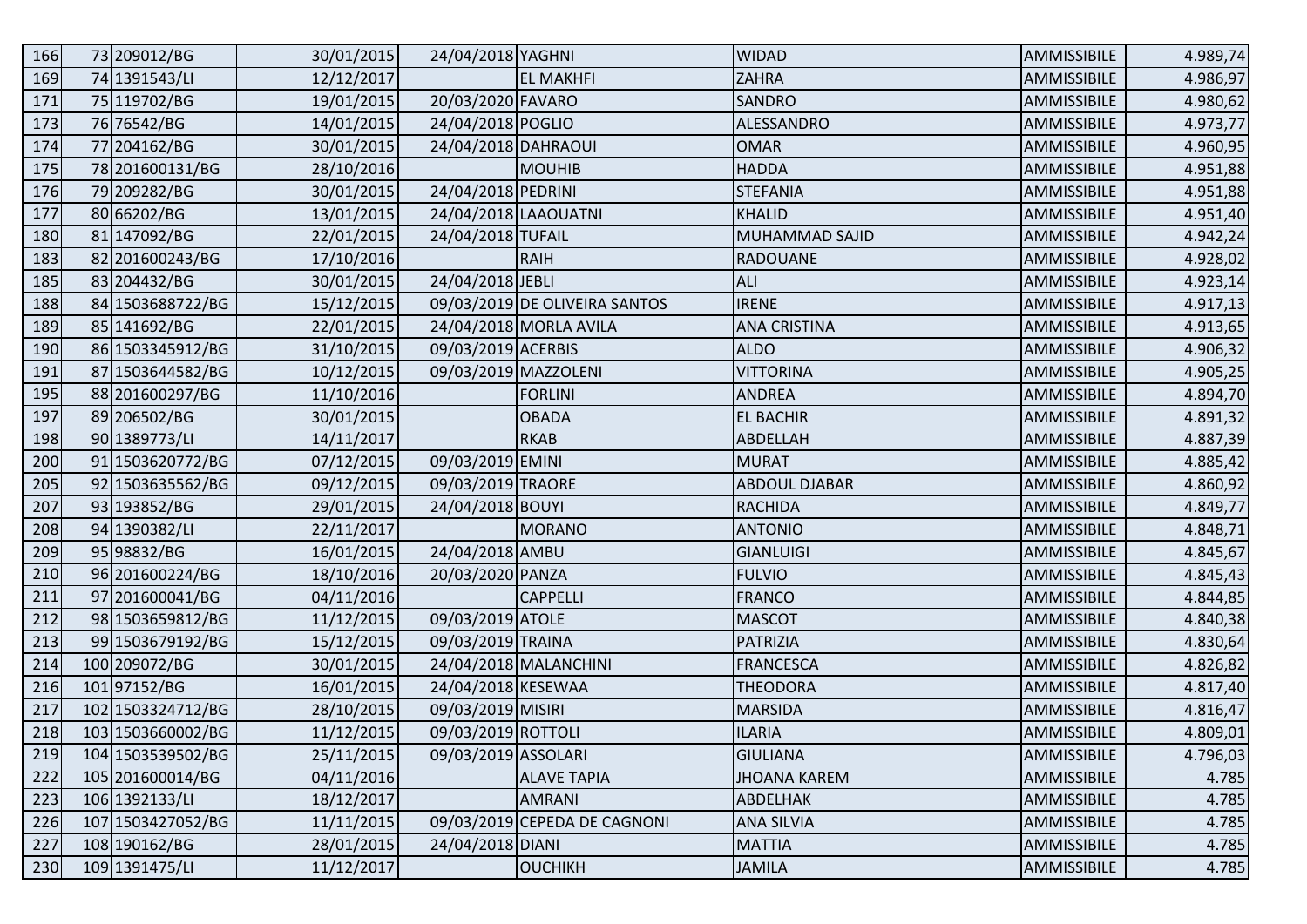| 231 | 110 1390020/LI    | 16/11/2017 |                       | <b>RKAB</b>                     | <b>EL MOSTAFA</b>          | AMMISSIBILE | 4.785    |
|-----|-------------------|------------|-----------------------|---------------------------------|----------------------------|-------------|----------|
| 234 | 111 201600074/BG  | 03/11/2016 |                       | <b>VIGANO</b>                   | <b>GIANPIETRO</b>          | AMMISSIBILE | 4.785    |
| 235 | 112 1390280/LI    | 21/11/2017 |                       | <b>ZUCCHELLI</b>                | LUCA                       | AMMISSIBILE | 4.785    |
| 236 | 113 201600099/BG  | 28/10/2016 |                       | <b>BENBARARA</b>                | AHMED                      | AMMISSIBILE | 4.772,13 |
| 237 | 114 1390324/LI    | 21/11/2017 |                       | <b>DABRE</b>                    | NASSIRATOU                 | AMMISSIBILE | 4.761,82 |
| 238 | 115 201600356/BG  | 03/10/2016 |                       | <b>COMPAORE</b>                 | LALSSIDA MAHAMADI          | AMMISSIBILE | 4.759,17 |
| 239 | 116 1392208/LI    | 18/12/2017 |                       | <b>CHIHAB</b>                   | <b>ZAKARIAE</b>            | AMMISSIBILE | 4.757,80 |
| 241 | 117 204412/BG     | 30/01/2015 | 24/04/2018 DAHA       |                                 | <b>BAHA</b>                | AMMISSIBILE | 4.744,50 |
| 242 | 118 201600208/BG  | 21/10/2016 |                       | <b>HASNAOUI</b>                 | <b>HASNA</b>               | AMMISSIBILE | 4.735,07 |
| 246 | 119 1391842/LI    | 14/12/2017 |                       | <b>FERRARI</b>                  | <b>GABRIELLA</b>           | AMMISSIBILE | 4.711,02 |
| 248 | 120 198982/BG     | 29/01/2015 | 24/04/2018 OUAISSA    |                                 | <b>AZIZ</b>                | AMMISSIBILE | 4.704,02 |
| 250 | 121 201600363/BG  | 03/10/2016 |                       | <b>SERGI</b>                    | <b>ANTONIO</b>             | AMMISSIBILE | 4.695,34 |
| 251 | 122 134312/BG     | 21/01/2015 | 24/04/2018 DI GRIGOLI |                                 | <b>ANTONIETTA</b>          | AMMISSIBILE | 4.694,74 |
| 253 | 123 207902/BG     | 30/01/2015 | 24/04/2018 LOZZA      |                                 | <b>UGO</b>                 | AMMISSIBILE | 4.692,02 |
| 254 | 124 182532/BG     | 27/01/2015 | 24/04/2018 GODO       |                                 | <b>WONLOHI DEYE ANGELE</b> | AMMISSIBILE | 4.690,05 |
| 257 | 125 155772/BG     | 23/01/2015 | 24/04/2018 GUEYE      |                                 | <b>ASSANE</b>              | AMMISSIBILE | 4.666,75 |
| 259 | 126 1503627332/BG | 07/12/2015 |                       | 09/03/2019 EL ARBAOUI           | <b>LARBI</b>               | AMMISSIBILE | 4.647,37 |
| 260 | 127 1392030/LI    | 15/12/2017 |                       | MAZZOLENI                       | <b>FABRIZIO</b>            | AMMISSIBILE | 4.645,58 |
| 262 | 128 204862/BG     | 30/01/2015 | 24/04/2018 EL OMARI   |                                 | <b>OTHMAN</b>              | AMMISSIBILE | 4.641,59 |
| 269 | 129 1503538432/BG | 25/11/2015 | 09/03/2019 DAOUDI     |                                 | <b>LARBI</b>               | AMMISSIBILE | 4.624,09 |
| 271 | 130 1389830/LI    | 14/11/2017 |                       | <b>DEL BELLO</b>                | <b>SEVERINO</b>            | AMMISSIBILE | 4.617,24 |
| 272 | 131 201600037/BG  | 04/11/2016 |                       | <b>MAMOUNI</b>                  | ABDELHAKIM                 | AMMISSIBILE | 4.614,23 |
| 273 | 132 1392193/LI    | 18/12/2017 |                       | <b>MATLOUB</b>                  | <b>BAHIJA</b>              | AMMISSIBILE | 4.612,82 |
| 274 | 133 150972/BG     | 23/01/2015 |                       | 24/04/2018 CHAGRAOUI            | ABDELHAK                   | AMMISSIBILE | 4.612,38 |
| 275 | 134 206872/BG     | 30/01/2015 | 24/04/2018 PIGNATELLI |                                 | PAOLO                      | AMMISSIBILE | 4.606,45 |
| 278 | 135 201600038/BG  | 03/11/2016 |                       | DADI                            | <b>LAILA</b>               | AMMISSIBILE | 4.580,39 |
| 279 | 136 201600232/BG  | 18/10/2016 |                       | PIZZETTI                        | <b>TARCISIO</b>            | AMMISSIBILE | 4.579,20 |
| 281 | 137 184052/BG     | 28/01/2015 |                       | <b>ET THAHERY</b>               | M'HAMMED                   | AMMISSIBILE | 4.570,50 |
| 288 | 138 1391761/LI    | 13/12/2017 |                       | <b>FERREIRA</b>                 | VALDELICE                  | AMMISSIBILE | 4.558,57 |
| 289 | 139 1389877/LI    | 15/11/2017 |                       | <b>SAHLI</b>                    | <b>JAMILA</b>              | AMMISSIBILE | 4.522,19 |
| 290 | 140 1389999/LI    | 16/11/2017 |                       | <b>AGOSTANI</b>                 | <b>ENNIO</b>               | AMMISSIBILE | 4.522,18 |
| 292 | 141 201600035/BG  | 03/11/2016 |                       | <b>LOMBARDI</b>                 | <b>FEDERICA PIA</b>        | AMMISSIBILE | 4.519,30 |
| 293 | 142 1503491922/BG | 19/11/2015 | 09/03/2019 SPINOLA    |                                 | <b>LUIGI</b>               | AMMISSIBILE | 4.509,14 |
| 294 | 143 2563772/BG    | 30/12/2014 | 24/04/2018 GORR       |                                 | <b>GERARDO NELSON</b>      | AMMISSIBILE | 4.508,87 |
| 296 | 144 201600203/BG  | 21/10/2016 |                       | PRUSSIANI                       | <b>FERUCCIO</b>            | AMMISSIBILE | 4.495,19 |
| 299 | 145 1503551572/BG | 26/11/2015 | 09/03/2019 ZINE       |                                 | <b>TOURIA</b>              | AMMISSIBILE | 4.470,78 |
| 300 | 146 1503619452/BG | 07/12/2015 |                       | 09/03/2019 PELLEGRINO D'ONOFRIO | <b>DOMENICO</b>            | AMMISSIBILE | 4.463,67 |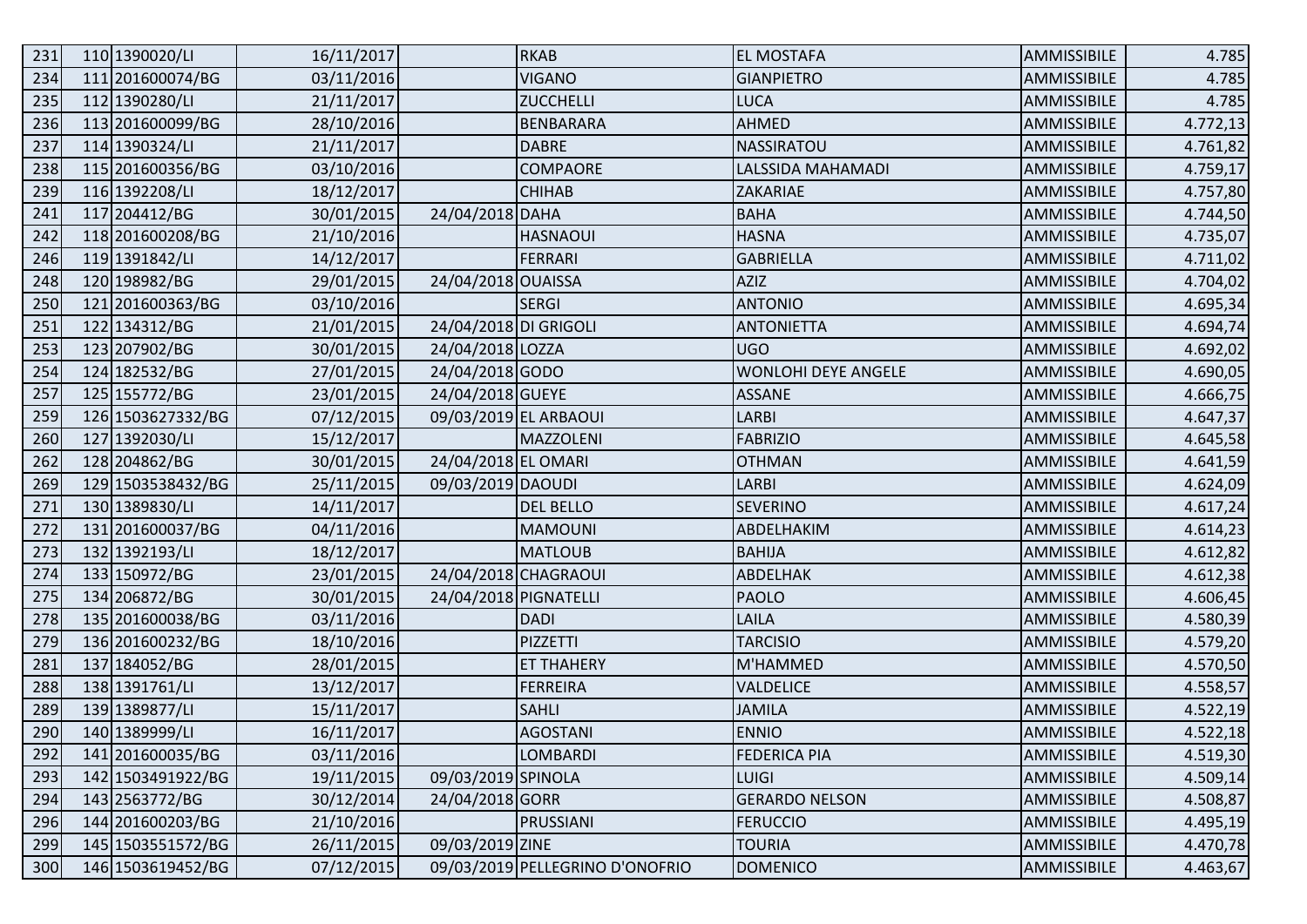| 301 | 147 1503662172/BG | 11/12/2015 |                      | 09/03/2019 OUEDRAOGO           | <b>MOUMOUNI</b>          | AMMISSIBILE | 4.462,90 |
|-----|-------------------|------------|----------------------|--------------------------------|--------------------------|-------------|----------|
| 307 | 148 171222/BG     | 26/01/2015 |                      | 24/04/2018 BOUGHALEM           | CHERKAOUIA               | AMMISSIBILE | 4.439,75 |
| 308 | 149 205312/BG     | 30/01/2015 | 24/04/2018 BEN YEDIR |                                | <b>YOUSSEF</b>           | AMMISSIBILE | 4.438,83 |
| 309 | 150 156762/BG     | 24/01/2015 | 24/04/2018 HOUHOU    |                                | <b>NAJIA</b>             | AMMISSIBILE | 4.429,81 |
| 315 | 151 201600122/BG  | 31/10/2016 |                      | <b>EL OMARI</b>                | <b>HASSAN</b>            | AMMISSIBILE | 4.389,73 |
| 317 | 152 1503351452/BG | 02/11/2015 |                      | 09/03/2019 ABOUSSOURHRA        | <b>MHAMMED</b>           | AMMISSIBILE | 4.382,53 |
| 318 | 153 1503423892/BG | 11/11/2015 | 09/03/2019 CHAUDHRY  |                                | <b>FAIZ RASUL GONDAL</b> | AMMISSIBILE | 4.381,52 |
| 326 | 154 1503682752/BG | 15/12/2015 |                      | <b>MANZONI</b>                 | <b>GRAZIANO</b>          | AMMISSIBILE | 4.313,76 |
| 328 | 155 1390086/LI    | 16/11/2017 |                      | <b>GAGNI</b>                   | <b>FEDERICO</b>          | AMMISSIBILE | 4.300,50 |
| 329 | 156 201600060/BG  | 02/11/2016 |                      | <b>BAHMAD</b>                  | <b>FATYHA</b>            | AMMISSIBILE | 4.295,70 |
| 330 | 157 201600054/BG  | 04/11/2016 |                      | <b>MOZZALI</b>                 | <b>ERMINIO</b>           | AMMISSIBILE | 4.292,85 |
| 331 | 158 208912/BG     | 30/01/2015 | 24/04/2018 SADIK     |                                | <b>GHIZLANE</b>          | AMMISSIBILE | 4.286,48 |
| 333 | 159 1391788/LI    | 13/12/2017 |                      | <b>RAZIK</b>                   | <b>KENZA</b>             | AMMISSIBILE | 4.278,84 |
| 335 | 160 1391142/LI    | 04/12/2017 |                      | <b>SADEQ</b>                   | <b>AICHA</b>             | AMMISSIBILE | 4.265,13 |
| 336 | 161 201600253/BG  | 14/10/2016 |                      | <b>RADOUANE</b>                | <b>OMAR</b>              | AMMISSIBILE | 4.263,08 |
| 340 | 162 1503688362/BG | 15/12/2015 | 09/03/2019 ZAKA      |                                | <b>ULLAH MALIK</b>       | AMMISSIBILE | 4.256,40 |
| 342 | 163 1391738/LI    | 13/12/2017 |                      | <b>EL BOUKILI EL MAKHOUKHI</b> | <b>NADIA</b>             | AMMISSIBILE | 4.254,37 |
| 349 | 164 1503491062/BG | 19/11/2015 | 09/03/2019 BOUKRIK   |                                | <b>MOHAMED</b>           | AMMISSIBILE | 4.224,34 |
| 350 | 165 1390447/LI    | 22/11/2017 |                      | <b>BANCE</b>                   | <b>HAMADO</b>            | AMMISSIBILE | 4.223,43 |
| 354 | 166 1392034/LI    | 15/12/2017 |                      | <b>SARR</b>                    | <b>CHERIF OUMAR</b>      | AMMISSIBILE | 4.200,37 |
| 355 | 167 1503449612/BG | 13/11/2015 | 09/03/2019 ZAHMOUL   |                                | YOUSSEF                  | AMMISSIBILE | 4.199,76 |
| 361 | 168 1503700232/BG | 16/12/2015 | 09/03/2019 RIVOLA    |                                | <b>SERENA</b>            | AMMISSIBILE | 4.184,89 |
| 378 | 169 205242/BG     | 30/01/2015 | 24/04/2018 DIOP      |                                | <b>ALIOU</b>             | AMMISSIBILE | 4.137,20 |
| 383 | 170 1390512/LI    | 23/11/2017 |                      | <b>BEN OMAR</b>                | <b>MOHAMED</b>           | AMMISSIBILE | 4.122,22 |
| 387 | 171 1503292002/BG | 23/10/2015 | 09/03/2019 OSGIE     |                                | <b>OSAMUYI NANCY</b>     | AMMISSIBILE | 4.116,09 |
| 396 | 172 1392032/LI    | 15/12/2017 |                      | <b>NAGHMI</b>                  | <b>ZOURHA</b>            | AMMISSIBILE | 4.088,47 |
| 397 | 173 2535752/BG    | 23/12/2014 | 24/04/2018 ADOBATI   |                                | <b>CARLO</b>             | AMMISSIBILE | 4.084,52 |
| 410 | 174 1503694072/BG | 16/12/2015 | 09/03/2019 GUEYE     |                                | <b>MADOUNE</b>           | AMMISSIBILE | 4.063,82 |
| 412 | 175 1503659662/BG | 11/12/2015 | 09/03/2019 MILESI    |                                | <b>MARIA LUISA</b>       | AMMISSIBILE | 4.061,06 |
| 417 | 176 128032/BG     | 20/01/2015 | 24/04/2018 DAZARA    |                                | YOUSSEF                  | AMMISSIBILE | 4.052,58 |
| 426 | 177 209142/BG     | 30/01/2015 | 24/04/2018 ZOUHARI   |                                | <b>MARYA</b>             | AMMISSIBILE | 4.037,12 |
| 428 | 178 1503630782/BG | 09/12/2015 | 09/03/2019 DAVIDE    |                                | <b>CANTO</b>             | AMMISSIBILE | 4.035,03 |
| 457 | 179 201600298/BG  | 11/10/2016 |                      | MOZZALI                        | <b>BARBARA</b>           | AMMISSIBILE | 3.964,95 |
| 477 | 180 201600328/BG  | 07/10/2016 |                      | <b>TOUKAMI</b>                 | <b>MOHAMED</b>           | AMMISSIBILE | 3.893,69 |
| 516 | 181 25162/BG      | 08/01/2015 | 24/04/2018 TESONE    |                                | <b>DALIA</b>             | AMMISSIBILE | 3.813,23 |
| 530 | 182 201600229/BG  | 18/10/2016 |                      | <b>EL FILALI</b>               | <b>OUIAME</b>            | AMMISSIBILE | 3.780,26 |
| 540 | 183 1503394922/BG | 06/11/2015 | 09/03/2019 JBILOU    |                                | <b>HANANE</b>            | AMMISSIBILE | 3.751,15 |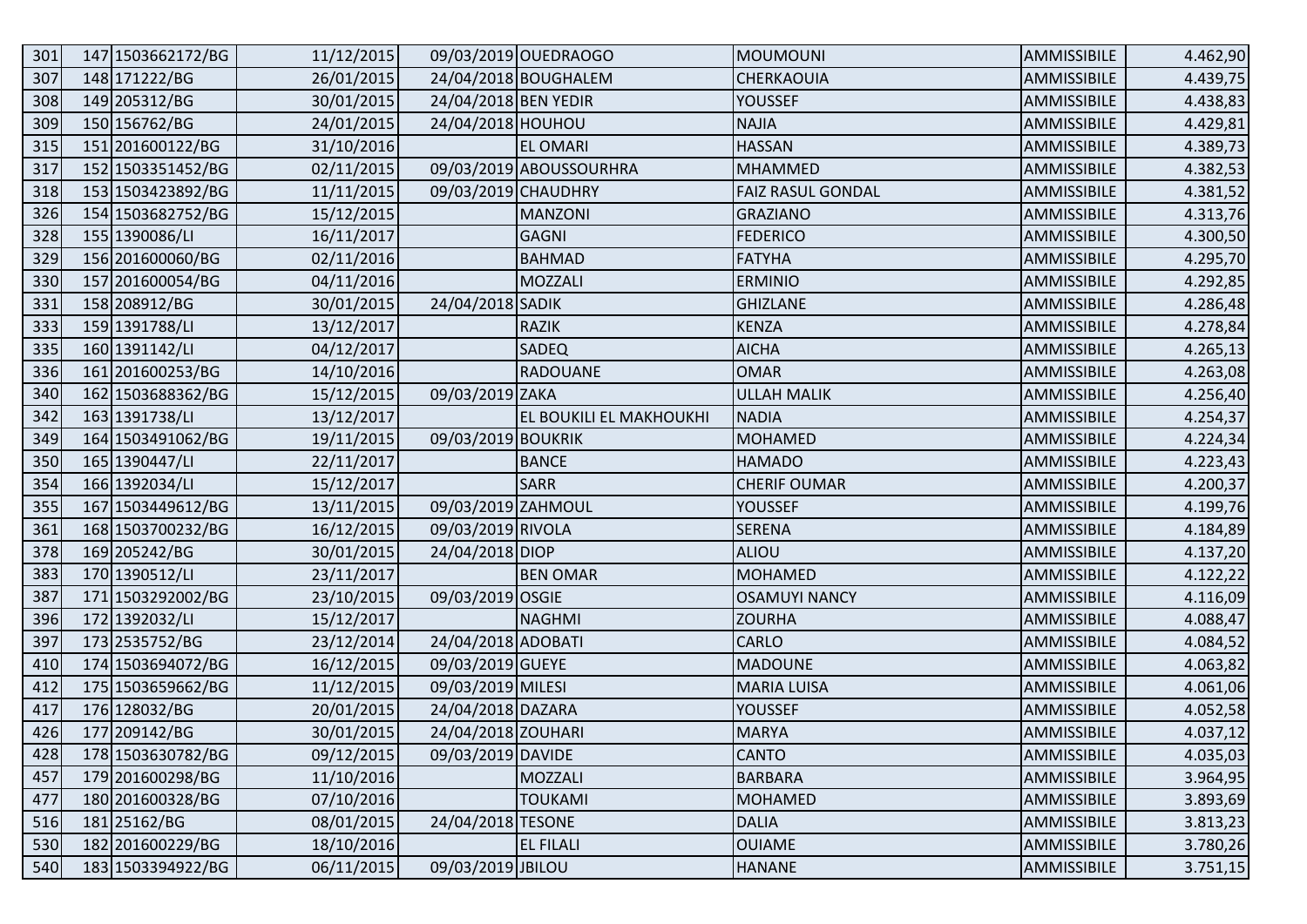| 562 | 184 1503614172/BG | 04/12/2015 | 09/03/2019 SOLTAN     |                             | <b>BOUCHTA</b>           | AMMISSIBILE | 3.668,55 |
|-----|-------------------|------------|-----------------------|-----------------------------|--------------------------|-------------|----------|
| 564 | 185 1503551842/BG | 26/11/2015 | 09/03/2019 FERRO      |                             | <b>MARIA</b>             | AMMISSIBILE | 3.660,96 |
| 571 | 186 201600219/BG  | 20/10/2016 |                       | <b>ZERTOUNI</b>             | <b>KADDOUR</b>           | AMMISSIBILE | 3.643,48 |
| 573 | 187 201600092/BG  | 31/10/2016 |                       | <b>LOSHI</b>                | <b>SKENDER</b>           | AMMISSIBILE | 3.640,46 |
| 581 | 188 1392056/LI    | 15/12/2017 |                       | AKRACHE                     | <b>MOHAMMED</b>          | AMMISSIBILE | 3.614,07 |
| 584 | 189 1380369/LI    | 16/02/2017 |                       | <b>OUJEBOUR</b>             | <b>AHMED</b>             | AMMISSIBILE | 3.605,68 |
| 586 | 190 189552/BG     | 28/01/2015 |                       | 24/04/2018 MORAN RONQUILLO  | <b>VICTORIA JADIXSA</b>  | AMMISSIBILE | 3.594,27 |
| 587 | 191 1503643792/BG | 10/12/2015 | 09/03/2019 EL KHALIFI |                             | MOULAY ABDELAZIZ         | AMMISSIBILE | 3.594,26 |
| 598 | 192 1503627492/BG | 07/12/2015 | 09/03/2019 KI         |                             | <b>ADAMA</b>             | AMMISSIBILE | 3.541,53 |
| 603 | 193 208942/BG     | 30/01/2015 | 24/04/2018 MATTONI    |                             | <b>AURELIO</b>           | AMMISSIBILE | 3.529,59 |
| 614 | 194 203452/BG     | 30/01/2015 | 24/04/2018 ETTAMIMI   |                             | <b>AZZEDDINE</b>         | AMMISSIBILE | 3.465,14 |
| 633 | 195 206642/BG     | 30/01/2015 | 24/04/2018 CHTEOUA    |                             | <b>ALI</b>               | AMMISSIBILE | 3.397,54 |
| 636 | 196 205202/BG     | 30/01/2015 | 24/04/2018 LONGHI     |                             | <b>ERCOLE NATALE</b>     | AMMISSIBILE | 3.388,43 |
| 650 | 197 1391483/LI    | 11/12/2017 |                       | <b>EL FARQRAOUI</b>         | <b>ADIL</b>              | AMMISSIBILE | 3.330,20 |
| 652 | 198 203872/BG     | 30/01/2015 | 24/04/2018 HIJAZI     |                             | <b>SAKINA</b>            | AMMISSIBILE | 3.328,12 |
| 655 | 199 1503546802/BG | 26/11/2015 | 09/03/2019 KRIMI      |                             | <b>MOHAMMED</b>          | AMMISSIBILE | 3.322,04 |
| 658 | 200 201600326/BG  | 07/10/2016 |                       | <b>EL YAZIJI</b>            | EL HAJ                   | AMMISSIBILE | 3.311,15 |
| 659 | 201 201600110/BG  | 02/11/2016 |                       | <b>ROUDAMI</b>              | <b>MOHAMMED</b>          | AMMISSIBILE | 3.308,07 |
| 667 | 202 208832/BG     | 30/01/2015 | 24/04/2018 SOUHAIL    |                             | <b>HAJAR</b>             | AMMISSIBILE | 3.291,12 |
| 683 | 203 1503699222/BG | 16/12/2015 | 09/03/2019 RONCALLI   |                             | <b>MIRKO</b>             | AMMISSIBILE | 3.227,39 |
| 700 | 204 201600364/BG  | 30/09/2016 |                       | <b>OUAHIDI</b>              | ABDESLAM                 | AMMISSIBILE | 3.156,33 |
| 701 | 205 206382/BG     | 30/01/2015 |                       | 24/04/2018 AIT TALEB NASSAR | <b>MOHAMED</b>           | AMMISSIBILE | 3.154,65 |
| 706 | 206 1879072/BG    | 12/11/2013 | 20/03/2020 ZOUHRI     |                             | <b>EL KBIRA</b>          | AMMISSIBILE | 3.142,55 |
| 710 | 207 1392216/LI    | 18/12/2017 |                       | <b>CARLO</b>                | MAIA ADDOLORATA          | AMMISSIBILE | 3.129,13 |
| 716 | 208 1391563/LI    | 12/12/2017 |                       | <b>SENE</b>                 | <b>MOUSSA</b>            | AMMISSIBILE | 3.113,18 |
| 724 | 209 1503494282/BG | 19/11/2015 | 20/03/2020 KACHBOUL   |                             | <b>RACHID</b>            | AMMISSIBILE | 3.093,70 |
| 730 | 210 59722/BG      | 12/01/2015 |                       | 24/04/2018 BOUHACHEM        | LAHCEN                   | AMMISSIBILE | 3.059,62 |
| 731 | 211 201600034/BG  | 04/11/2016 |                       | MEDA                        | <b>SHLIRIM</b>           | AMMISSIBILE | 3.053,84 |
| 735 | 212 1503604282/BG | 03/12/2015 | 09/03/2019 OUHDA      |                             | <b>ADDI</b>              | AMMISSIBILE | 3.030,82 |
| 736 | 213 201600257/BG  | 14/10/2016 |                       | <b>EL FATHI</b>             | <b>BOUHADI</b>           | AMMISSIBILE | 3.026,49 |
| 742 | 214 201600093/BG  | 02/11/2016 |                       | <b>CHAARANI</b>             | ABDELLAAH                | AMMISSIBILE | 3.000    |
| 745 | 215 1391786/LI    | 13/12/2017 |                       | <b>HASSAN</b>               | <b>OSSAMA HASSAN ALI</b> | AMMISSIBILE | 3.000    |
| 750 | 216 201600259/BG  | 14/10/2016 |                       | <b>DIABONG</b>              | <b>AMATH</b>             | AMMISSIBILE | 2.990,81 |
| 759 | 217 201342/BG     | 29/01/2015 | 24/04/2018 LAUDICINA  |                             | MASSIMILIANO GABRIELE    | AMMISSIBILE | 2.946,11 |
| 769 | 218 205402/BG     | 30/01/2015 | 24/04/2018 TUFAIL     |                             | <b>HAMID</b>             | AMMISSIBILE | 2.886,77 |
| 771 | 219 1392229/LI    | 19/12/2017 |                       | KHALIL                      | <b>MOUSSA</b>            | AMMISSIBILE | 2.873,59 |
| 782 | 220 146942/BG     | 22/01/2015 | 24/04/2018 VISCONTI   |                             | <b>LISETTA</b>           | AMMISSIBILE | 2.837,83 |